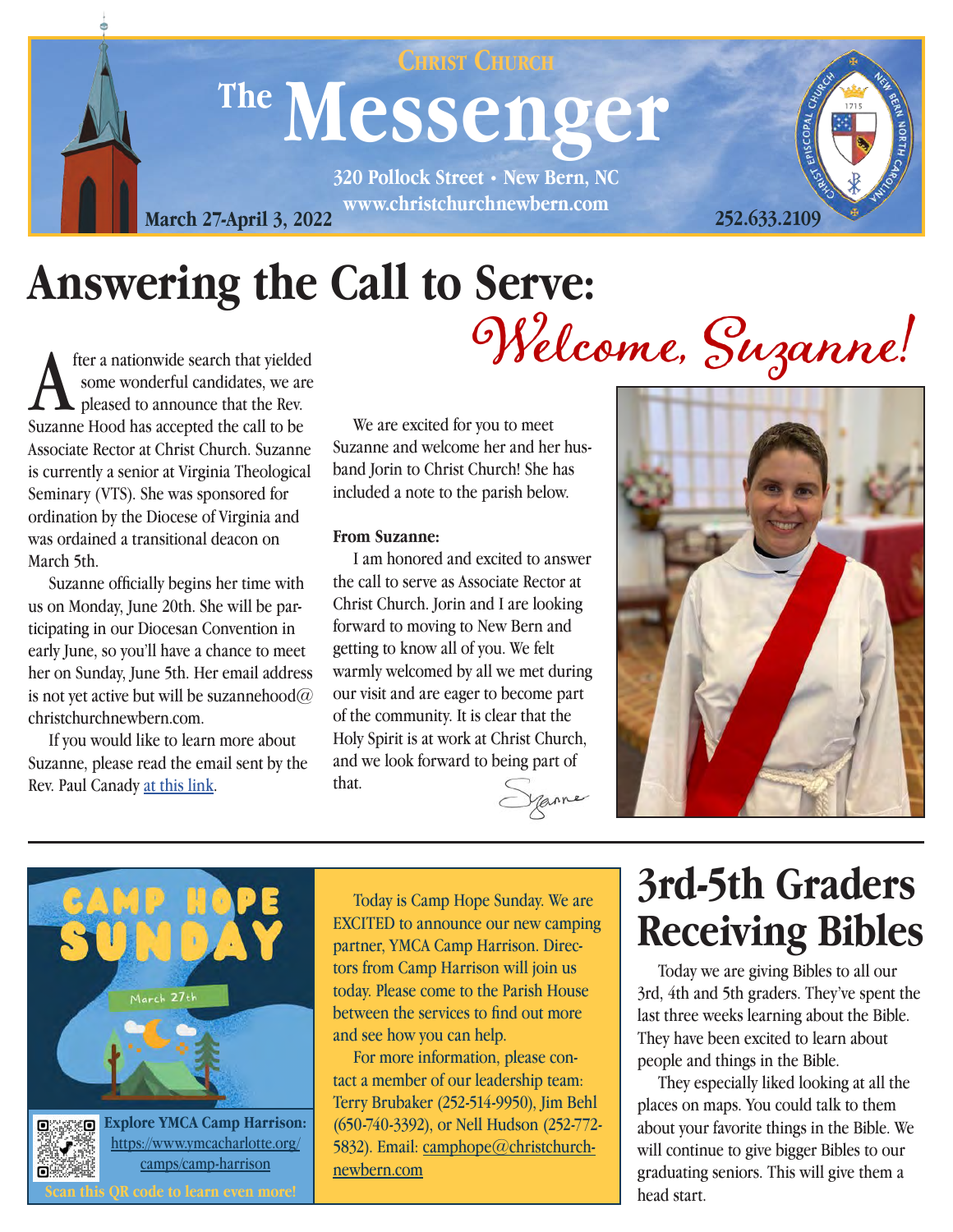# Ukraine



Around 150 people attended the 'Pray for Ukraine' vigil organized by Christ Church at Union Point Park on March 18th. See news stories on [WITN](https://www.witn.com/2022/03/19/faith-leaders-pray-ukraine-vigil-held-union-point-park/?fbclid=IwAR2vgjYFNY2flx5Dq0djzP5fKWyusL3UpA1u09LtoVHUMj3dL_Ts3n26mHU) and [WCTI](https://wcti12.com/news/local/people-gather-at-vigil-in-new-bern-to-pray-for-peace-for-ukraine?fbclid=IwAR1_ysLfwSWIGsRxa3_96Z-mEOOIdjv3HacVwCx3AcEgdB5CKZBCWIoTyw4).

### Prayers for **A cappella group performing**

 The Silver Lining Singers, New Bern's all-female a cappella group, will perform three concerts at Christ Church. The first performance will begin at 12:15pm on Thursday, April 7, in the Nave. They will also perform at 6pm and again at 7pm during ArtWalk on Friday, April 8.



*Silver Lining Singers are ( from left to right) Katie Shorter, Michelle Roys, Karen Pierson, Mabel Rosney, Nina Arrington, Jen Miller, and Dare Oliver.*

 This group of seven singers has been performing together for several years. Their range of ages and experiences has created not only a rich pool of talent but also a diverse interest in music traditional songs, 1950s classics, current hits...all with a fun a cappella twist.

Please join us for these unique concerts! Free of charge and made possible by the generous support of the Rev. Sharpe fund for music.

 For more information about the group, go to [www.silverliningsingers.](http://www.silverliningsingers.com) [com](http://www.silverliningsingers.com).

## Easter Memorials and Thanksgivings

 Make a loving tribute to remember or honor someone this year by contributing to the overall beautification of Christ Church, glorifying God as we celebrate Easter.

The easiest way to pay is on our website [here.](https://www.christchurchnewbern.com/give) If you'd rather write a check, please complete the form below, and make your check for \$30 payable to Christ Church. You can also write a check and either drop the form and check off at church, mail them in to us at P.O. Box 1246, New Bern, NC 28563, or place them in the collection plate. Write "Easter Flowers" in the memo space on your check. Please write clearly on this form.

#### **Friday, April 8th, is the last date we can accept and notate memorials in the Easter Sunday bulletins.**

If you have any problems, please contact Ellie at 252-631-5863 or [ellieroberts@christchurchnewbern.com.](mailto:ellieroberts%40christchurchnewbern.com?subject=)

|                 | Check one option: _____ In loving memory of OR ____ In thanksgiving for |
|-----------------|-------------------------------------------------------------------------|
|                 |                                                                         |
| Given by:       |                                                                         |
| <b>Address:</b> |                                                                         |
| Telephone:      | Email address: -                                                        |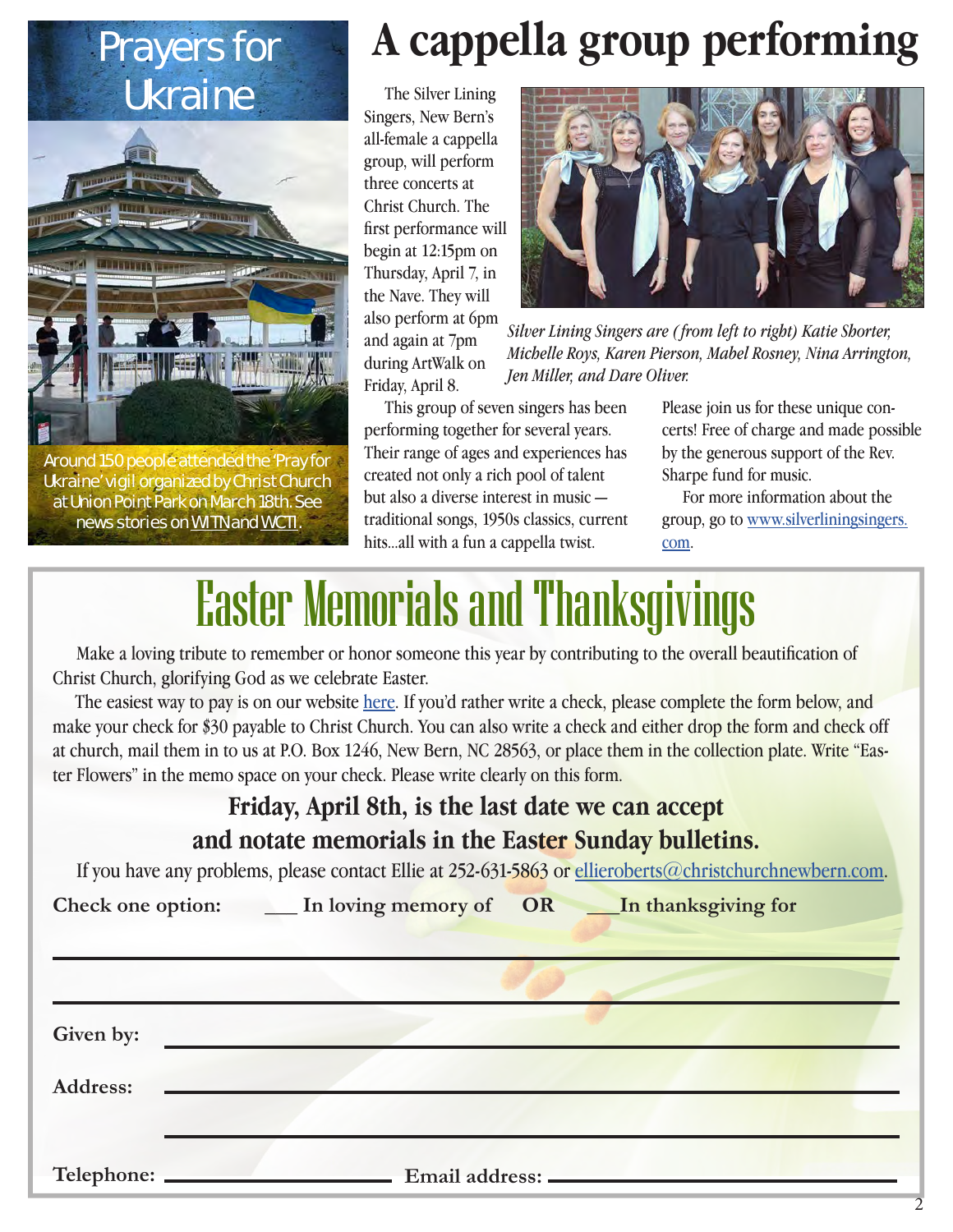### **In peace we pray to you, Lord God**

**For our ill and recovering parishioners:** Barbara Willis, Gary Derck, Jackie Barney, Mike Pridgen, Mary Hasell, Betty Jane Bonapartian, Bob and Joan Burnett,\* Champ Mitchell, Janet Anderson, Joe Freemon\*, Bob Kohn, Nicholas Pridgen, Susan Rivenbark, Warren Meadows, Hal Cameron, Larry Whitney, Joe Mansfield, Barbara Odderstol\*, Evelyn Dill, Jim Keeter\*, M. Carolyn Lawson, Fair Leonard\*, Evelyn Hunter, Katherine Gill, Kathy Blanchard, Pat McCotter, Ralph Cowan, Vivienne Armstrong, Martha Schell, David Watrous, Vicky Allen, JoAnn Frank, Eileen Nelson, Lindy Emory, DJ Bessack, Carol Kross, Margaret Wall, Carol Athing, Rena Knott, Rodney Hayes, CB Evans, John Mason, Mike McCulley, Jack Browning-Henry, Willis Stevens, Betsy Primavera, Betty Simon, Mollie Bales, Rosemary Stark, Robert Lane, Sheridan Holstein, Ken Chance, Judy MacDougall, Vickie Evans, Robin Biondi, Joan Kunkle, Margaret Scott\*, and Jim Banks.

**For our friends and families:** Liesel, Jeff, Corinne, Travis, Edward, Irene, Matt, David, Schellie, Peter, Michael, Jim, Joanne, Anderson, Vicki, Nelma, Ashley, Alexander, Bambi, Laurie, Amelia, Dennis, Blake, Brian, Oakley, Bryce, Helen, Carter, Eunice, Mary, Joseph, Mason, Sarah, Nicholas, Janet, Myra, Jimmy, Jim, Denni, Matthew, Chelsea, Niels, Cindy, Lucia, Trinity, Pam, Jason, C.E. (Max), Christopher, PK, Beverly, Krissie, George, William, James, Tom, Bryan, Patti, Ruth, Ron, Patty, Jackie, Jani, Barrie, John, Bill, Joan, Brooke, Norma Jean, Mary, Ann, George, Anne, Bruce, Nancy, Lynda, Mike, Connor, Stephen, Linda, Lynne, J. Matthew, Inez, Ed, Jimmy, Caliana, Polly, Julie, Phil, Karen, Bob, Cortney, and Ben.

**For our deployed military**: Lt. Christopher Miller, SSgt. Philip Buffa, III.

**For refugee families and those seeking asylum.**

**Diocesan Cycle of Prayer:** St. Philip's, Southport

*\*These parishioners live out of the area but have requested to remain on the Christ Church prayer list. If you would like to add or remove someone from the list, contact Dare Oliver.*

### PUBLICATION DEADLINES

- The *Crown* will be distributed on May 1, so we need all articles submitted by April 15th.
- Weekly (Sunday) email: noon on Thursday
- Thursday email: noon on Wednesday
- Printed *Messenger*: noon on Wednesday Send all pictures and articles to [communications@](mailto:communications@christchurchnewbern.com) [christchurchnewbern.com](mailto:communications@christchurchnewbern.com). If you have any questions, contact our communications coordinator, Dare Oliver, at [dareoliver@christchurchnewbern.com](mailto:dareoliver%40christchurchnewbern.com?subject=).

#### **THIS WEEK AT CHRIST CHURCH Sunday, March 27**

Camp Hope Sunday

8:30am: Eucharist Rite II (Nave) 9:45am: Sunday School 9:45am: Camp Hope Meeting (Parish House) 11am: Eucharist Rite II (Nave[/online](https://youtu.be/MdQ_3eSaSA8)) 12:30pm: Cursillo Reunion (Harrison Center) 3pm: Mom's Group (Parish House) 6pm: EYC

#### **Monday, March 28**

11am: Staff Meeting 11:30am: Contemplative Prayer (zoom) 3:30pm: Growing in Grace

#### **Tuesday, March 29**

8:30am: Eucharist (Chapel) 10am: Women's Book Study (Second Floor Living Room) 3:30pm: Growing in Grace 6pm: Rehearsal (Nave) 6:30pm: Small Wonders NA Meeting (Pelletier Room) 7pm: Bell Choir rehearsal (Music Room)

#### **Wednesday, March 30**

11am: Rector's Bible Study (Library) 12pm: Altar Guild Meeting (PH) 3:30pm: Growing in Grace 4:30pm: Wednesdays at Christ Church 6pm: EfM (2nd Floor Living Room) 6:15pm: AA Meeting (HC) 7pm: Parish Choir (Nave)

#### **Thursday, March 31**

10am: Chair Yoga (HC) 3:30pm: Growing in Grace Chapel Time

#### **Friday, April 1-Sunday, April 3**

New Beginnings (Trinity Center)

#### **Sunday, April 3**

8:30am: Service for Children and Families w/Eucharist Rite II (Nave) 9:45am: Sunday School 11am: Eucharist Rite II (Nave/online) 4pm: POD 6pm: EYC (Youth Room)